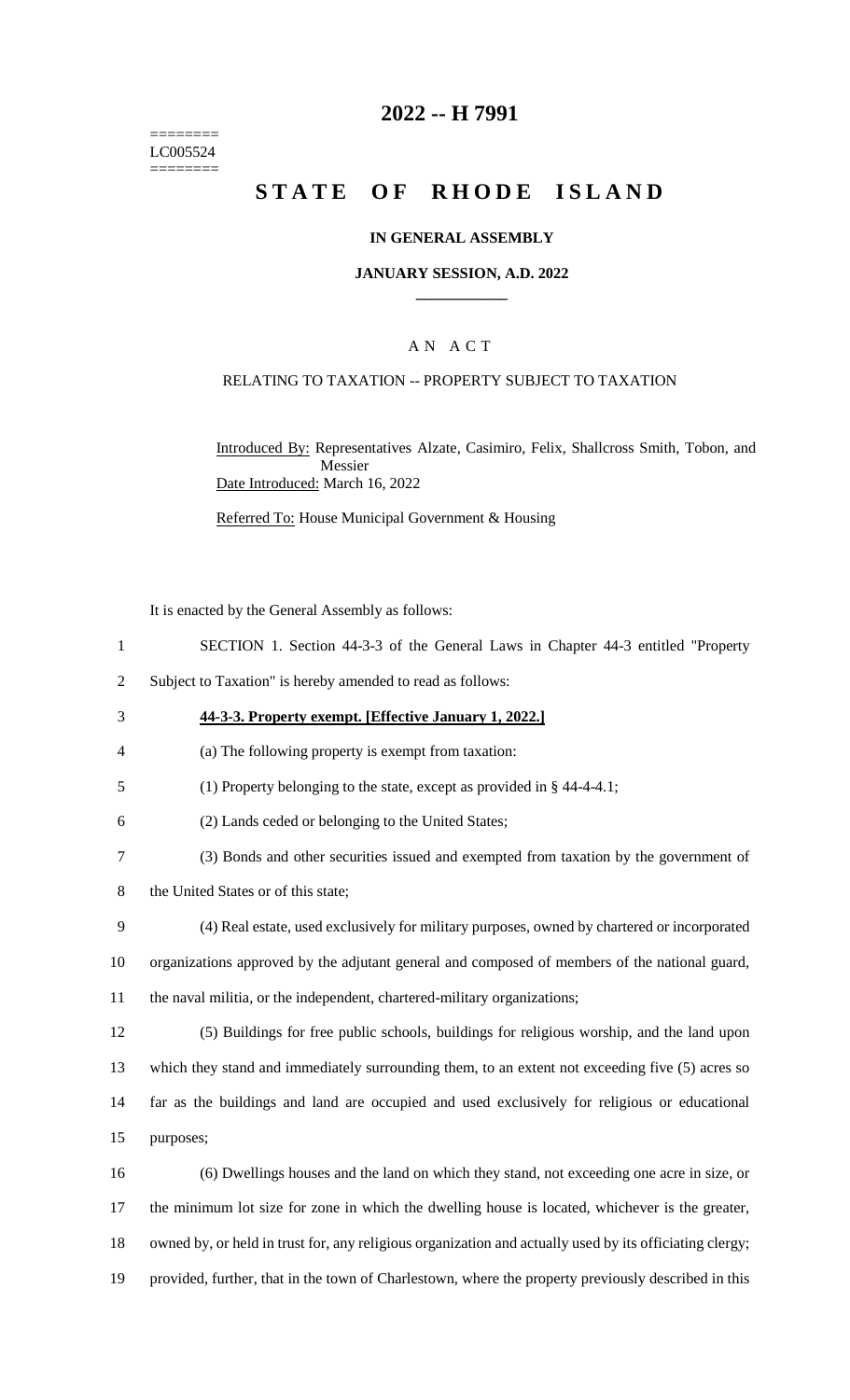paragraph is exempt in total, along with dwelling houses and the land on which they stand in Charlestown, not exceeding one acre in size, or the minimum lot size for zone in which the dwelling house is located, whichever is the greater, owned by, or held in trust for, any religious organization and actually used by its officiating clergy, or used as a convent, nunnery, or retreat center by its religious order;

 (7) Intangible personal property owned by, or held in trust for, any religious or charitable organization, if the principal or income is used or appropriated for religious or charitable purposes; (8) Buildings and personal estate owned by any corporation used for a school, academy, or seminary of learning, and of any incorporated public charitable institution, and the land upon which the buildings stand and immediately surrounding them to an extent not exceeding one acre, so far as they are used exclusively for educational purposes, but no property or estate whatever is hereafter exempt from taxation in any case where any part of its income or profits, or of the business carried on there, is divided among its owners or stockholders; provided, however, that unless any private nonprofit corporation organized as a college or university located in the town of Smithfield reaches a memorandum of agreement with the town of Smithfield, the town of Smithfield shall bill the actual costs for police, fire, and rescue services supplied, unless otherwise reimbursed, to said corporation commencing March 1, 2014;

 (9) Estates, persons, and families of the president and professors for the time being of Brown University for not more than ten thousand dollars (\$10,000) for each officer, the officer's estate, person, and family included, but only to the extent that any person had claimed and utilized the exemption prior to, and for a period ending, either on or after December 31, 1996;

 (10) Property especially exempt by charter unless the exemption has been waived in whole or in part;

(11) Lots of land exclusively for burial grounds;

 (12) Property, real and personal, held for, or by, an incorporated library, society, or any free public library, or any free public library society, so far as the property is held exclusively for library purposes, or for the aid or support of the aged poor, or poor friendless children, or the poor generally, or for a nonprofit hospital for the sick or disabled;

 (13) Real or personal estate belonging to, or held in trust for, the benefit of incorporated organizations of veterans of any war in which the United States has been engaged, the parent body of which has been incorporated by act of Congress, to the extent of four hundred thousand dollars (\$400,000) if actually used and occupied by the association; provided, that the city council of the city of Cranston may by ordinance exempt the real or personal estate as previously described in this subdivision located within the city of Cranston to the extent of five hundred thousand dollars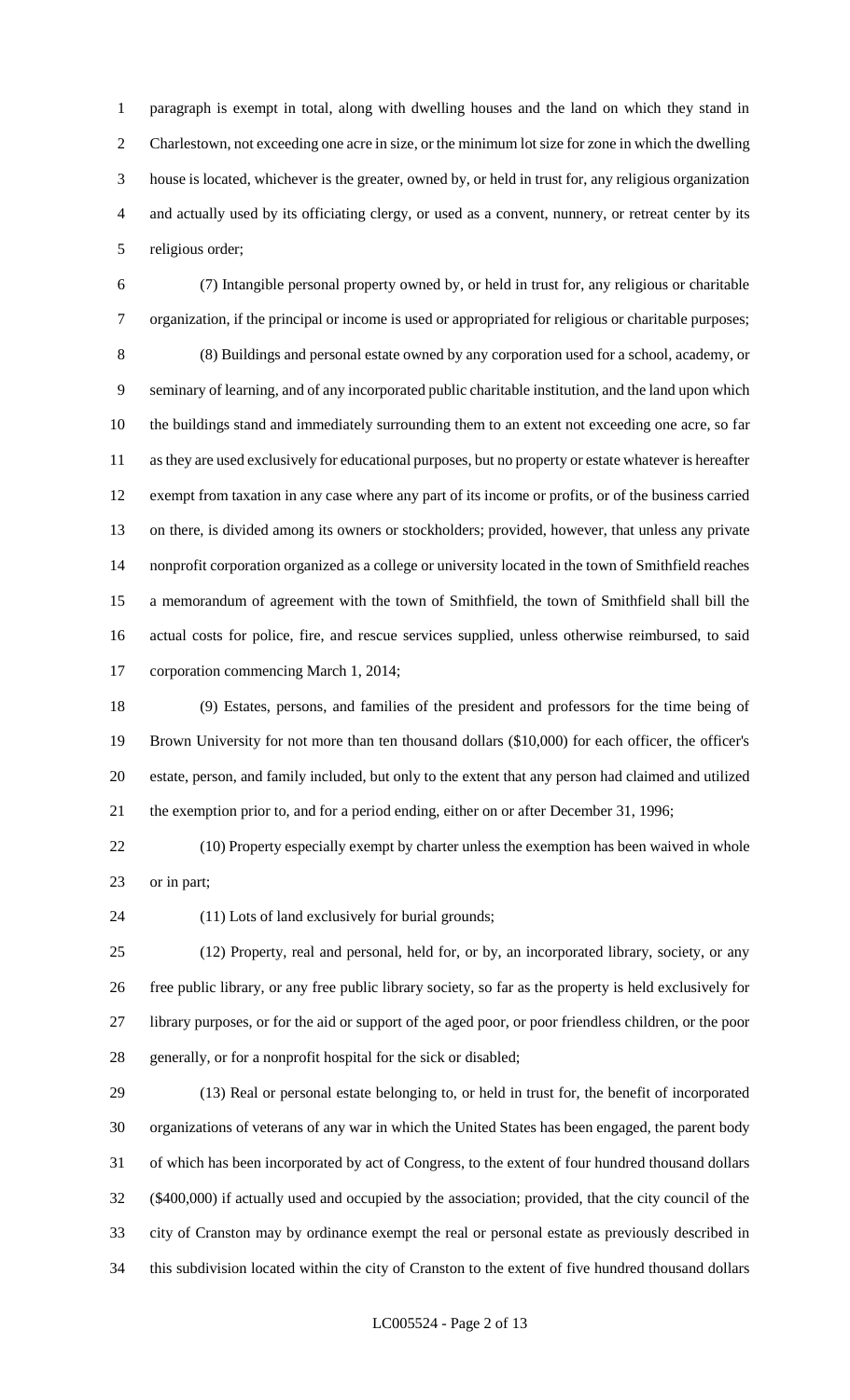(\$500,000);

 (14) Property, real and personal, held for, or by, the fraternal corporation, association, or body created to build and maintain a building or buildings for its meetings or the meetings of the general assembly of its members, or subordinate bodies of the fraternity, and for the accommodation of other fraternal bodies or associations, the entire net income of which real and personal property is exclusively applied or to be used to build, furnish, and maintain an asylum or asylums, a home or homes, a school or schools, for the free education or relief of the members of the fraternity, or the relief, support, and care of worthy and indigent members of the fraternity, their wives, widows, or orphans, and any fund given or held for the purpose of public education, almshouses, and the land and buildings used in connection therewith;

 (15) Real estate and personal property of any incorporated volunteer fire engine company or incorporated volunteer ambulance or rescue corps in active service;

 (16) The estate of any person who, in the judgment of the assessors, is unable from infirmity or poverty to pay the tax; provided, that in the towns of Burrillville and West Greenwich, the tax shall constitute a lien for five (5) years on the property where the owner is entitled to the exemption. At the expiration of five (5) years, the lien shall be abated in full. Provided, if the property is sold or conveyed, or if debt secured by the property is refinanced during the five-year (5) period, the lien immediately becomes due and payable; any person claiming the exemption aggrieved by an adverse decision of an assessor shall appeal the decision to the local board of tax review and thereafter according to the provisions of § 44-5-26;

 (17) Household furniture and family stores of a housekeeper in the whole, including clothing, bedding, and other white goods, books, and all other tangible personal property items that are common to the normal household;

 (18) Improvements made to any real property to provide a shelter and fallout protection from nuclear radiation, to the amount of one thousand five hundred dollars (\$1,500); provided, that the improvements meet applicable standards for shelter construction established, from time to time, by the Rhode Island emergency management agency. The improvements are deemed to comply with the provisions of any building code or ordinance with respect to the materials or the methods of construction used and any shelter or its establishment is deemed to comply with the provisions of any zoning code or ordinance;

(19) Aircraft for which the fee required by § 1-4-6 has been paid to the tax administrator;

(20) Manufacturer's inventory.

 (i) For the purposes of §§ 44-4-10, 44-5-3, 44-5-20, and 44-5-38, a person is deemed to be a manufacturer within a city or town within this state if that person uses any premises, room, or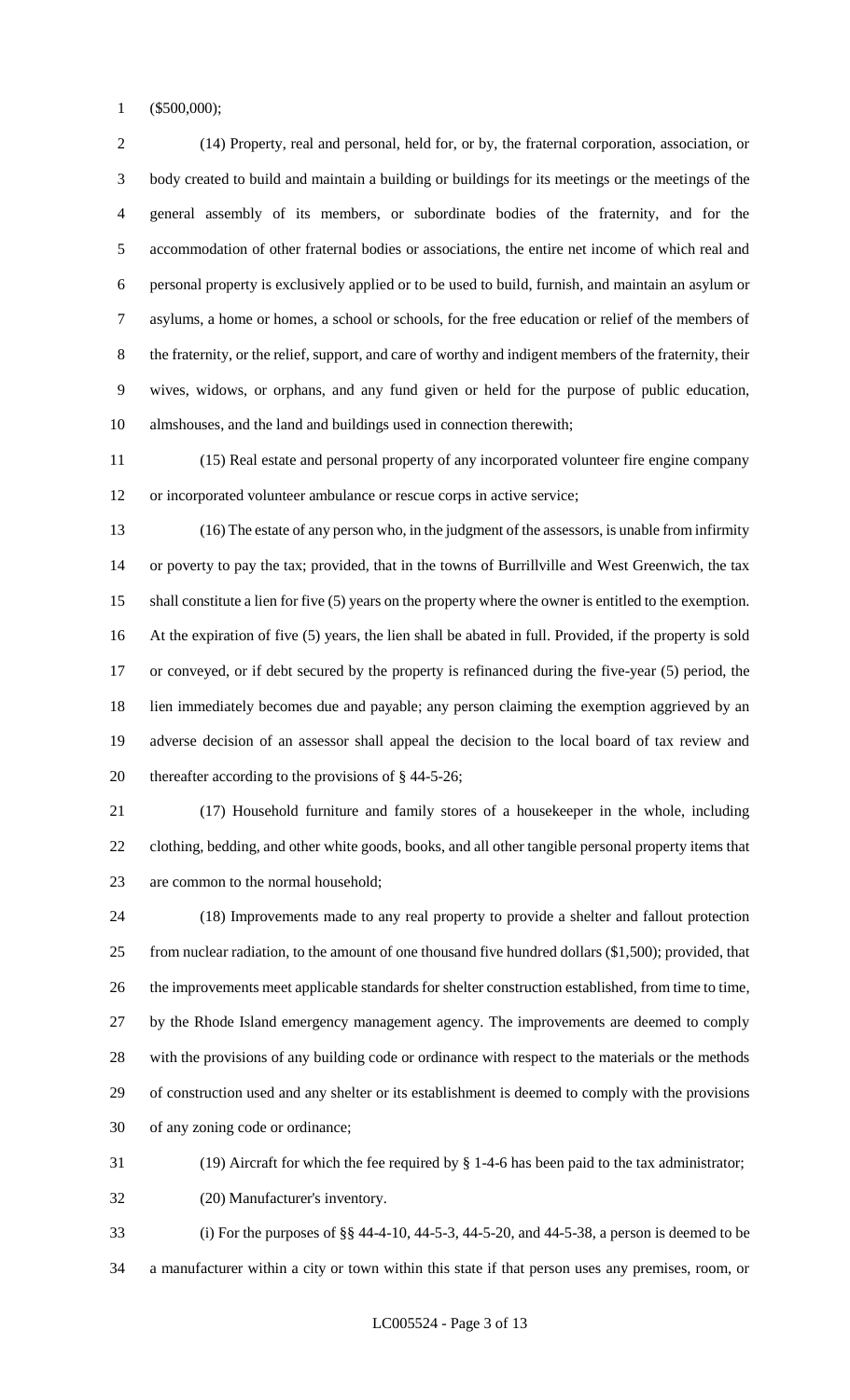place in it primarily for the purpose of transforming raw materials into a finished product for trade through any or all of the following operations: adapting, altering, finishing, making, and ornamenting; provided, that public utilities; non-regulated power producers commencing commercial operation by selling electricity at retail or taking title to generating facilities on or after July 1, 1997; building and construction contractors; warehousing operations, including distribution bases or outlets of out-of-state manufacturers; and fabricating processes incidental to warehousing or distribution of raw materials, such as alteration of stock for the convenience of a customer; are excluded from this definition;

 (ii) For the purposes of this section and §§ 44-4-10 and 44-5-38, the term "manufacturer's inventory," or any similar term, means and includes the manufacturer's raw materials, the manufacturer's work in process, and finished products manufactured by the manufacturer in this state, and not sold, leased, or traded by the manufacturer or its title or right to possession divested; provided, that the term does not include any finished products held by the manufacturer in any retail store or other similar selling place operated by the manufacturer whether or not the retail establishment is located in the same building in which the manufacturer operates the manufacturing plant;

 (iii) For the purpose of § 44-11-2, a "manufacturer" is a person whose principal business in this state consists of transforming raw materials into a finished product for trade through any or all of the operations described in paragraph (i) of this subdivision. A person will be deemed to be principally engaged if the gross receipts that person derived from the manufacturing operations in this state during the calendar year or fiscal year mentioned in § 44-11-1 amounted to more than fifty percent (50%) of the total gross receipts that person derived from all the business activities in which that person engaged in this state during the taxable year. For the purpose of computing the percentage, gross receipts derived by a manufacturer from the sale, lease, or rental of finished products manufactured by the manufacturer in this state, even though the manufacturer's store or other selling place may be at a different location from the location of the manufacturer's manufacturing plant in this state, are deemed to have been derived from manufacturing;

 (iv) Within the meaning of the preceding paragraphs of this subdivision, the term "manufacturer" also includes persons who are principally engaged in any of the general activities coded and listed as establishments engaged in manufacturing in the Standard Industrial Classification Manual prepared by the Technical Committee on Industrial Classification, Office of Statistical Standards, Executive Office of the President, United States Bureau of the Budget, as revised from time to time, but eliminating as manufacturers those persons, who, because of their limited type of manufacturing activities, are classified in the manual as falling within the trade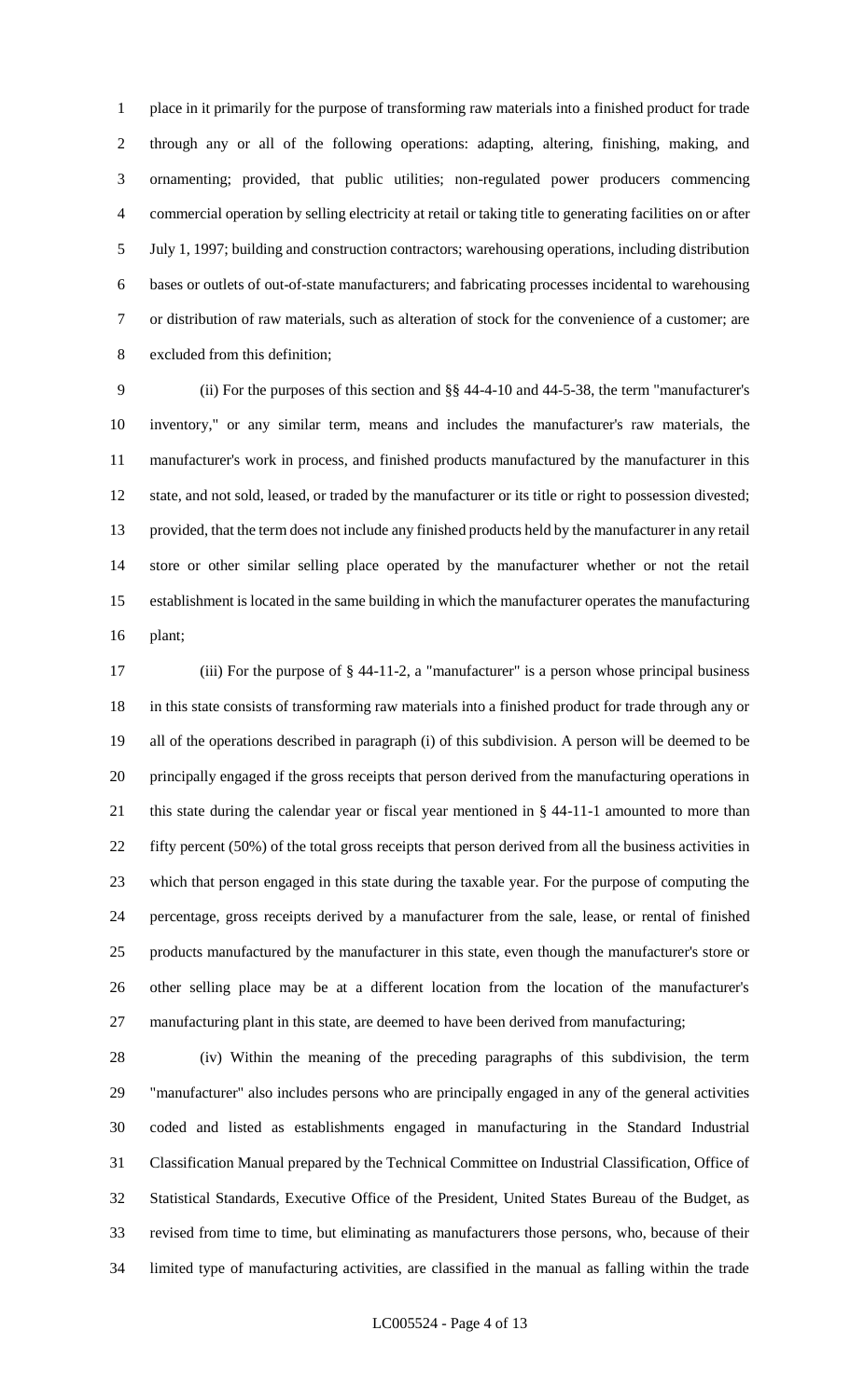rather than an industrial classification of manufacturers. Among those thus eliminated, and accordingly also excluded as manufacturers within the meaning of this paragraph, are persons primarily engaged in selling, to the general public, products produced on the premises from which they are sold, such as neighborhood bakeries, candy stores, ice cream parlors, shade shops, and custom tailors, except, that a person who manufactures bakery products for sale primarily for home delivery, or through one or more non-baking retail outlets, and whether or not retail outlets are operated by the person, is a manufacturer within the meaning of this paragraph;

 (v) The term "Person" means and includes, as appropriate, a person, partnership, or corporation; and

 (vi) The department of revenue shall provide to the local assessors any assistance that is necessary in determining the proper application of the definitions in this subdivision;

 (21) Real and tangible personal property acquired to provide a treatment facility used primarily to control the pollution or contamination of the waters or the air of the state, as defined in chapter 12 of title 46 and chapter 25 of title 23, respectively, the facility having been constructed, reconstructed, erected, installed, or acquired in furtherance of federal or state requirements or standards for the control of water or air pollution or contamination, and certified as approved in an 17 order entered by the director of environmental management. The property is exempt as long as it is operated properly in compliance with the order of approval of the director of environmental management; provided, that any grant of the exemption by the director of environmental management in excess of ten (10) years is approved by the city or town in which the property is situated. This provision applies only to water and air pollution control properties and facilities installed for the treatment of waste waters and air contaminants resulting from industrial processing; furthermore, it applies only to water or air pollution control properties and facilities placed in operation for the first time after April 13, 1970;

 (22) Manufacturing machinery and equipment acquired or used by a manufacturer after December 31, 1974. Manufacturing machinery and equipment is defined as:

 (i) Machinery and equipment used exclusively in the actual manufacture or conversion of raw materials or goods in the process of manufacture by a manufacturer, as defined in subdivision (20), and machinery, fixtures, and equipment used exclusively by a manufacturer for research and development or for quality assurance of its manufactured products;

 (ii) Machinery and equipment that is partially used in the actual manufacture or conversion of raw materials or goods in process of manufacture by a manufacturer, as defined in subdivision (20), and machinery, fixtures, and equipment used by a manufacturer for research and development or for quality assurance of its manufactured products, to the extent to which the machinery and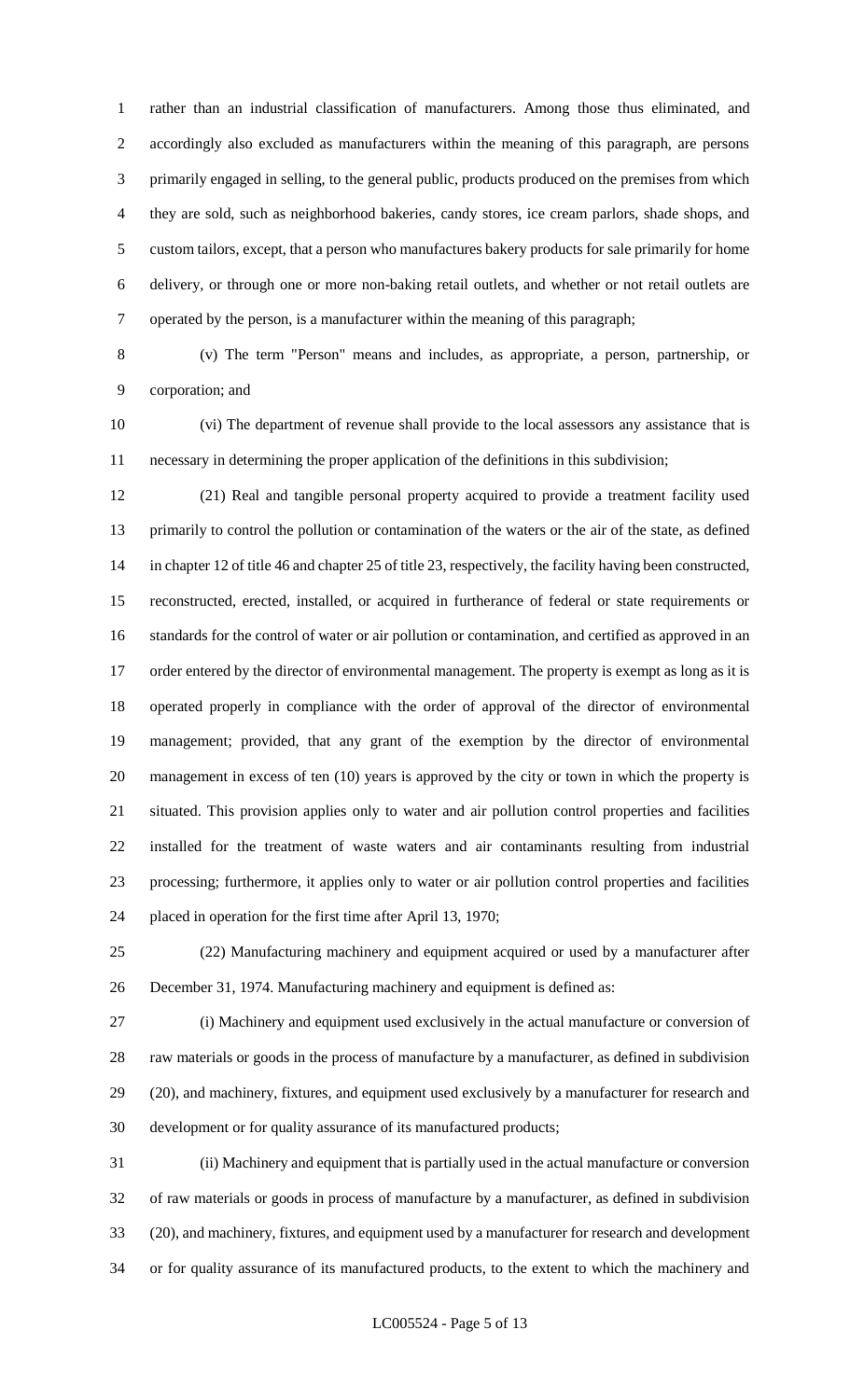equipment is used for the manufacturing processes, research and development, or quality assurance. In the instances where machinery and equipment is used in both manufacturing and/or research and development and/or quality assurance activities and non-manufacturing activities, the assessment on machinery and equipment is prorated by applying the percentage of usage of the equipment for the manufacturing, research and development, and quality-assurance activity to the value of the machinery and equipment for purposes of taxation, and the portion of the value used for manufacturing, research and development, and quality assurance is exempt from taxation. The burden of demonstrating this percentage usage of machinery and equipment for manufacturing and for research and development and/or quality assurance of its manufactured products rests with the manufacturer; and

 (iii) Machinery and equipment described in §§ 44-18-30(7) and 44-18-30(22) that was purchased after July 1, 1997; provided that the city or town council of the city or town in which the machinery and equipment is located adopts an ordinance exempting the machinery and equipment from taxation. For purposes of this subsection, city councils and town councils of any municipality may, by ordinance, wholly or partially exempt from taxation the machinery and equipment discussed in this subsection for the period of time established in the ordinance and may, by ordinance, establish the procedures for taxpayers to avail themselves of the benefit of any exemption permitted under this section; provided, that the ordinance does not apply to any machinery or equipment of a business, subsidiary, or any affiliated business that locates or relocates from a city or town in this state to another city or town in the state;

 (23) Precious metal bullion, meaning any elementary metal that has been put through a process of melting or refining, and that is in a state or condition that its value depends upon its content and not its form. The term does not include fabricated precious metal that has been processed or manufactured for some one or more specific and customary industrial, professional, or artistic uses;

 (24) Hydroelectric power-generation equipment, which includes, but is not limited to, turbines, generators, switchgear, controls, monitoring equipment, circuit breakers, transformers, protective relaying, bus bars, cables, connections, trash racks, headgates, and conduits. The hydroelectric power-generation equipment must have been purchased after July 1, 1979, and acquired or used by a person or corporation who or that owns or leases a dam and utilizes the equipment to generate hydroelectric power;

 (25) Subject to authorization by formal action of the council of any city or town, any real or personal property owned by, held in trust for, or leased to an organization incorporated under chapter 6 of title 7, as amended, or an organization meeting the definition of "charitable trust" set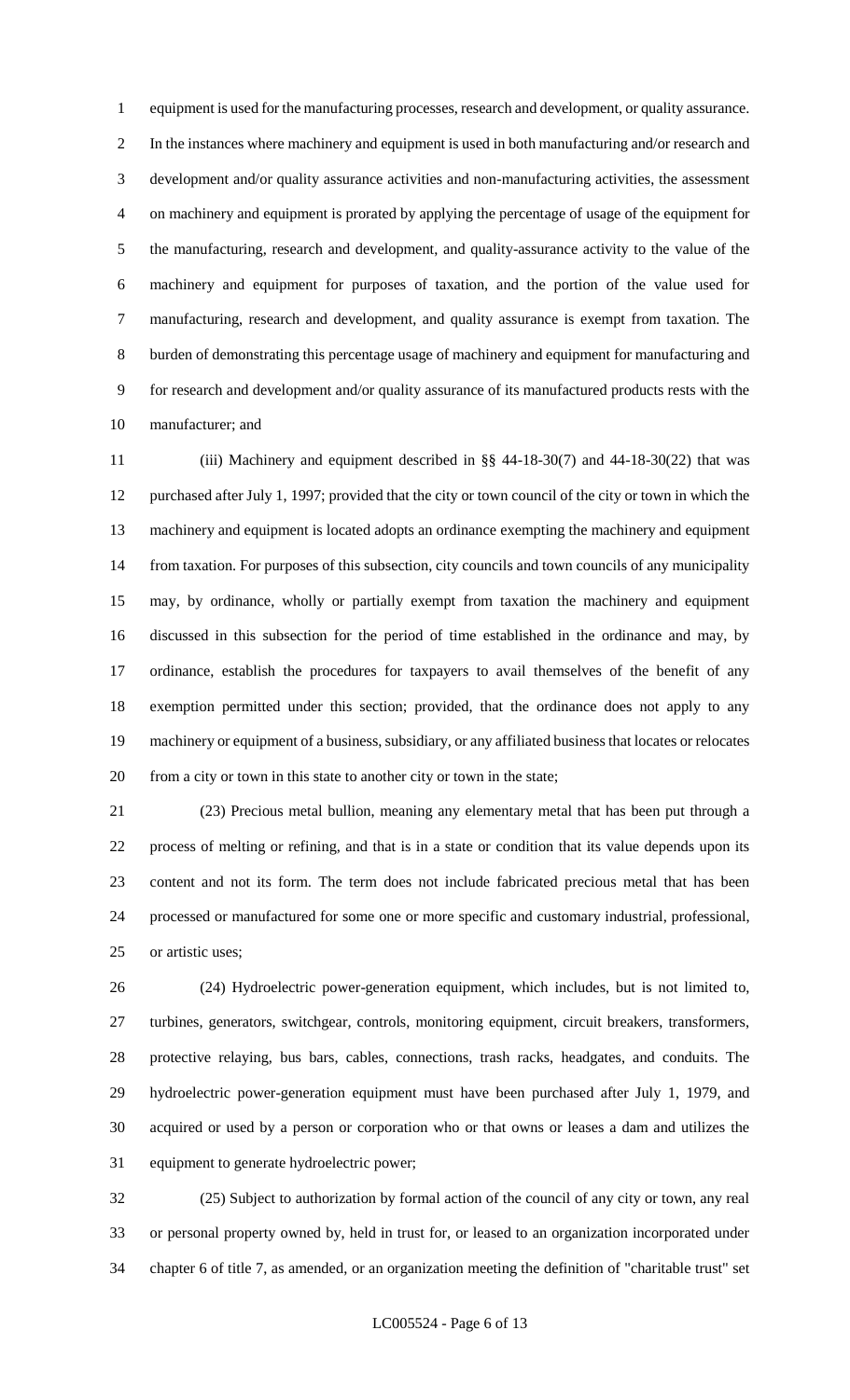out in § 18-9-4, as amended, or an organization incorporated under the not-for-profits statutes of another state or the District of Columbia, the purpose of which is the conserving of open space, as that term is defined in chapter 36 of title 45, as amended, provided the property is used exclusively for the purposes of the organization;

 (26) Tangible personal property, the primary function of which is the recycling, reuse, or recovery of materials (other than precious metals, as defined in § 44-18-30(24)(ii) and (iii)), from, or the treatment of "hazardous wastes," as defined in § 23-19.1-4, where the "hazardous wastes" are generated primarily by the same taxpayer and where the personal property is located at, in, or adjacent to a generating facility of the taxpayer. The taxpayer may, but need not, procure an order from the director of the department of environmental management certifying that the tangible personal property has this function, which order effects a conclusive presumption that the tangible personal property qualifies for the exemption under this subdivision. If any information relating to secret processes or methods of manufacture, production, or treatment is disclosed to the department of environmental management only to procure an order, and is a "trade secret" as defined in § 28- 21-10(b), it shall not be open to public inspection or publicly disclosed unless disclosure is otherwise required under chapter 21 of title 28 or chapter 24.4 of title 23;

 (27) Motorboats as defined in § 46-22-2 for which the annual fee required in § 46-22-4 has been paid;

 (28) Real and personal property of the Providence Performing Arts Center, a non-business corporation as of December 31, 1986;

 (29) Tangible personal property owned by, and used exclusively for the purposes of, any religious organization located in the city of Cranston;

 (30) Real and personal property of the Travelers Aid Society of Rhode Island, a nonprofit corporation, the Union Mall Real Estate Corporation, and any limited partnership or limited liability company that is formed in connection with, or to facilitate the acquisition of, the Providence YMCA Building;

 (31) Real and personal property of Meeting Street Center or MSC Realty, Inc., both not- for-profit Rhode Island corporations, and any other corporation, limited partnership, or limited liability company that is formed in connection with, or to facilitate the acquisition of, the properties designated as the Meeting Street National Center of Excellence on Eddy Street in Providence, Rhode Island;

 (32) The buildings, personal property, and land upon which the buildings stand, located on Pomham Island, East Providence, currently identified as Assessor's Map 211, Block 01, Parcel 001.00, that consists of approximately twenty-one thousand three hundred (21,300) square feet and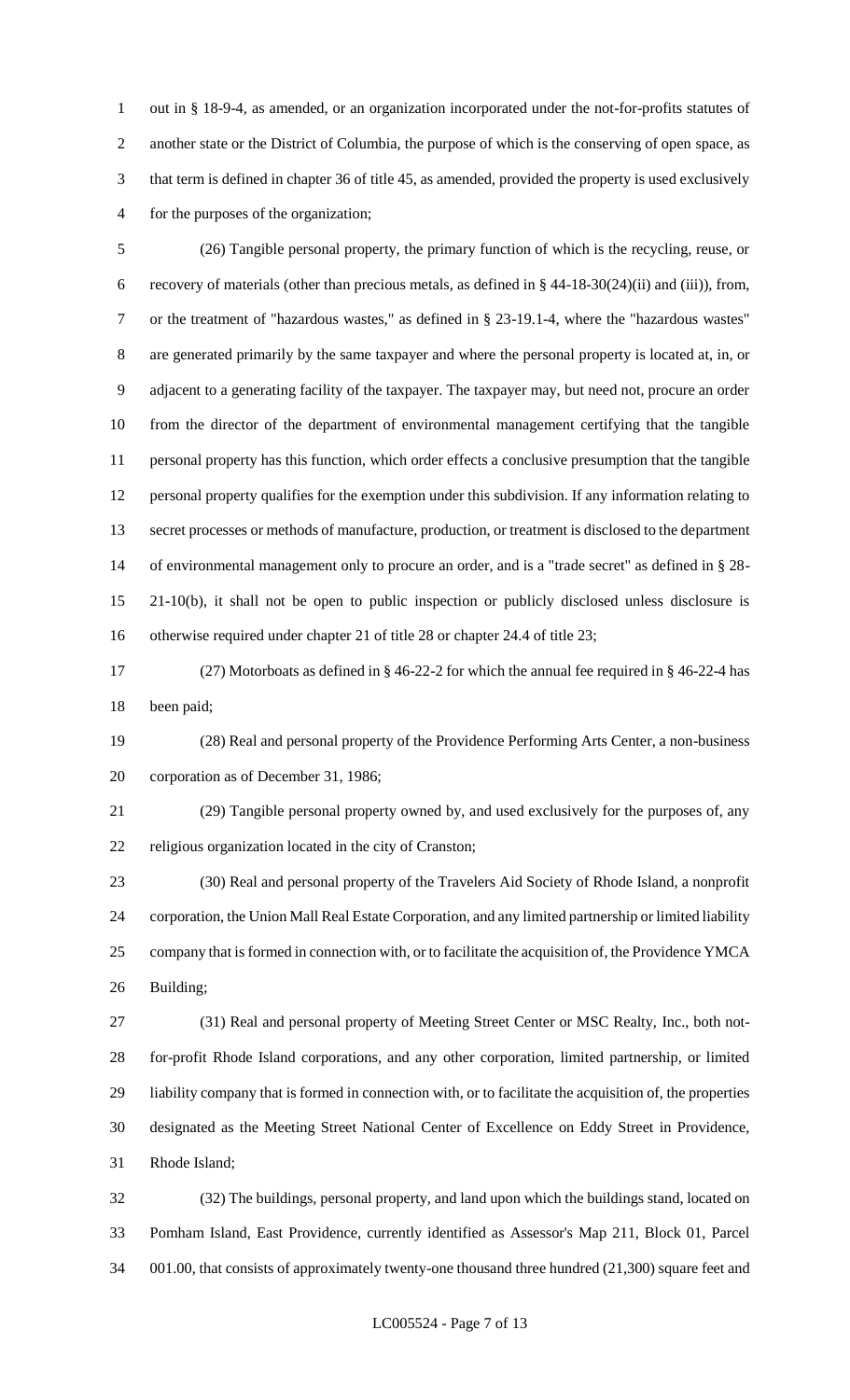is located approximately eight hundred sixty feet (860'), more or less, from the shore, and limited exclusively to these said buildings, personal estate and land, provided that said property is owned by a qualified 501(c)(3) organization, such as the American Lighthouse Foundation, and is used exclusively for a lighthouse; (33) The Stadium Theatre Performing Arts Centre building located in Monument Square, Woonsocket, Rhode Island, so long as said Stadium Theatre Performing Arts Center is owned by the Stadium Theatre Foundation, a Rhode Island nonprofit corporation;

 (34) Real and tangible personal property of St. Mary Academy -- Bay View, located in East Providence, Rhode Island;

 (35) Real and personal property of East Bay Community Action Program and its predecessor, Self Help, Inc; provided, that the organization is qualified as a tax-exempt corporation under § 501(c)(3) of the United States Internal Revenue Code;

 (36) Real and personal property located within the city of East Providence of the Columbus Club of East Providence, a Rhode Island charitable nonprofit corporation;

 (37) Real and personal property located within the city of East Providence of the Columbus Club of Barrington, a Rhode Island charitable nonprofit corporation;

 (38) Real and personal property located within the city of East Providence of Lodge 2337 BPO Elks, a Rhode Island nonprofit corporation;

 (39) Real and personal property located within the city of East Providence of the St. Andrews Lodge No. 39, a Rhode Island charitable nonprofit corporation;

 (40) Real and personal property located within the city of East Providence of the Trustees of Methodist Health and Welfare service a/k/a United Methodist Elder Care, a Rhode Island nonprofit corporation;

 (41) Real and personal property located on the first floor of 90 Leonard Avenue within the city of East Providence of the Zion Gospel Temple, Inc., a religious nonprofit corporation;

 (42) Real and personal property located within the city of East Providence of the Cape Verdean Museum Exhibit, a Rhode Island nonprofit corporation;

28 (43) The real and personal property owned by a qualified  $501(c)(3)$  organization that is affiliated and in good standing with a national, congressionally chartered organization and thereby adheres to that organization's standards and provides activities designed for recreational, educational, and character building purposes for children from ages six (6) years to seventeen (17) years;

 (44) Real and personal property of the Rhode Island Philharmonic Orchestra and Music 34 School; provided, that the organization is qualified as a tax-exempt corporation under  $\S 501(c)(3)$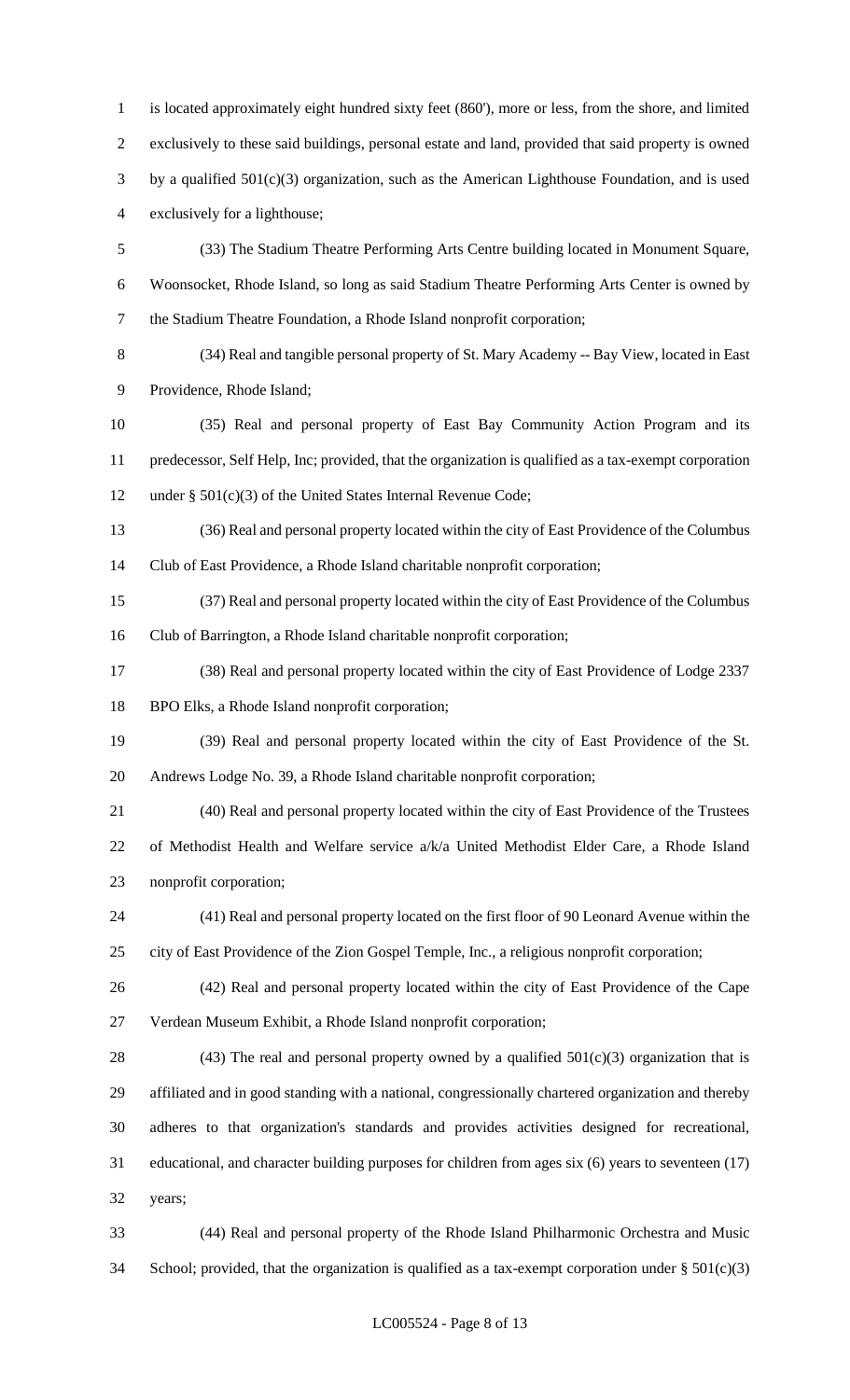of the United States Internal Revenue Code;

 (45) The real and personal property located within the town of West Warwick at 211 Cowesett Avenue, Plat 29-Lot 25, which consists of approximately twenty-eight thousand seven hundred fifty (28,750) square feet and is owned by the Station Fire Memorial Foundation of East Greenwich, a Rhode Island nonprofit corporation; (46) Real and personal property of the Comprehensive Community Action Program, a qualified tax-exempt corporation under § 501(c)(3) of the United States Internal Revenue Code; (47) Real and personal property located at 52 Plain Street, within the city of Pawtucket of the Pawtucket Youth Soccer Association, a Rhode Island nonprofit corporation; (48) Renewable energy resources, as defined in § 39-26-5, used in residential systems and associated equipment used therewith in service after December 31, 2015; (49) Renewable energy resources, as defined in § 39-26-5, if employed by a manufacturer, as defined in subsection (a) of this section, shall be exempt from taxation in accordance with subsection (a) of this section; (50) Real and personal property located at 415 Tower Hill Road within the town of North Kingstown, of South County Community Action, Inc., a qualified tax-exempt corporation under § 501(c)(3) of the United States Internal Revenue Code; (51) As an effort to promote business growth, tangible business or personal property, in whole or in part, within the town of Charlestown's community limits, subject to authorization by formal action of the town council of the town of Charlestown; (52) All real and personal property located at 1300 Frenchtown Road, within the town of East Greenwich, identified as assessor's map 027, plat 019, lot 071, and known as the New England 23 Wireless and Steam Museum, Inc., a qualified tax-exempt corporation under  $\S 501(c)(3)$  of the United States Internal Revenue Code; (53) Real and tangible personal property of Mount Saint Charles Academy located within the city of Woonsocket, specifically identified as the following assessor's plats and lots: Logee Street, plat 23, lot 62, Logee Street, plat 24, lots 304 and 305; Welles Street, plat 23, lot 310; Monroe Street, plat 23, lot 312; and Roberge Avenue, plat 24, lot 47; (54) Real and tangible personal property of Steere House, a Rhode Island nonprofit corporation, located in Providence, Rhode Island; (55) Real and personal property located within the town of West Warwick of Tides Family Services, Inc., a Rhode Island nonprofit corporation; (56) Real and personal property of Tides Family Services, Inc., a Rhode Island nonprofit corporation, located in the city of Pawtucket at 242 Dexter Street, plat 44, lot 444;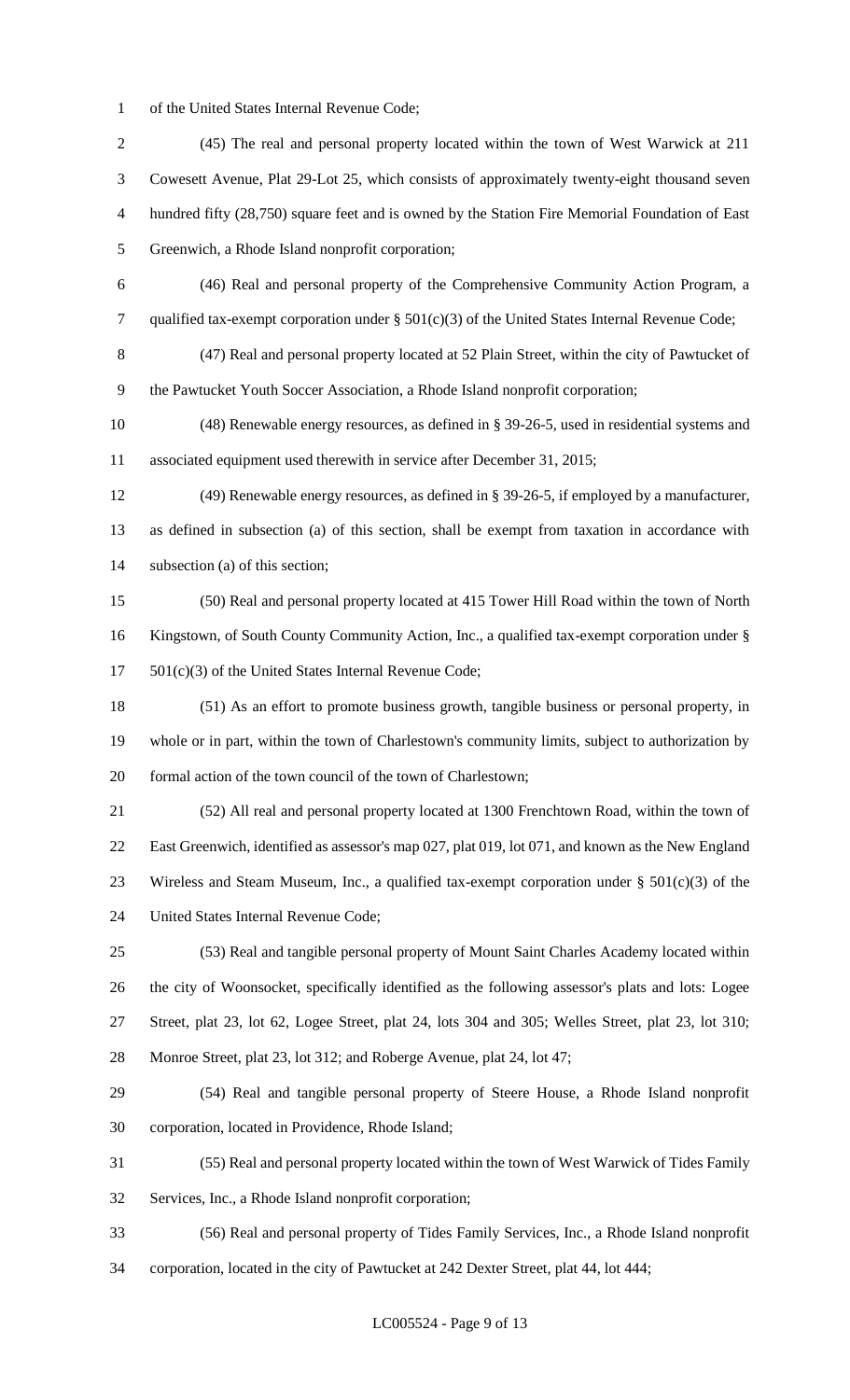- (57) Real and personal property located within the town of Middletown of Lucy's Hearth, a Rhode Island nonprofit corporation; (58) Real and tangible personal property of Habitat for Humanity of Rhode Island--Greater Providence, Inc., a Rhode Island nonprofit corporation, located in Providence, Rhode Island; (59) Real and personal property of the Artic Playhouse, a Rhode Island nonprofit corporation, located in the town of West Warwick at 1249 Main Street; (60) Real and personal property located at 321 Main Street, within the town of South Kingstown, of the Contemporary Theatre Company, a qualified, tax-exempt corporation under § 501(c)(3) of the United States Internal Revenue Code; (61) Real and personal property of The Samaritans, Inc., a Rhode Island nonprofit § 501(c)(3) corporation located at 67 Park Place, Pawtucket, Rhode Island, to the extent the city council of Pawtucket may from time to time determine; (62) Real and personal property of North Kingstown, Exeter Animal Protection League, Inc., dba "Pet Refuge," 500 Stony Lane, a Rhode Island nonprofit corporation, located in North Kingstown, Rhode Island; (63) Real and personal property located within the city of East Providence of Foster Forward (formerly the Rhode Island Foster Parents Association), a Rhode Island charitable nonprofit corporation; (64) Real and personal property located at 54 Kelly Avenue within the town of East Providence, of the Associated Radio Amateurs of Southern New England, a Rhode Island nonprofit corporation; (65) Real and tangible personal property of Providence Country Day School, a Rhode Island nonprofit corporation, located in East Providence, Rhode Island and further identified as plat 406, block 6, lot 6, and plat 506, block 1, lot 8; (66) As an effort to promote business growth, tangible business or personal property, in whole or in part, within the town of Bristol's community limits, subject to authorization by formal action of the town council of the town of Bristol; (67) Real and tangible personal property of the Heritage Harbor Foundation, a Rhode Island nonprofit corporation, located at 1445 Wampanoag Trail, Suites 103 and 201, within the city of East Providence; (68) Real property of Ocean State Community Wellness, Inc., a qualified tax-exempt corporation under § 501(c)(3) of the United States Internal Revenue Code, located in North Kingstown, Rhode Island, with a physical address of 7450 Post Road, and further identified as plat
- 108, lot 83;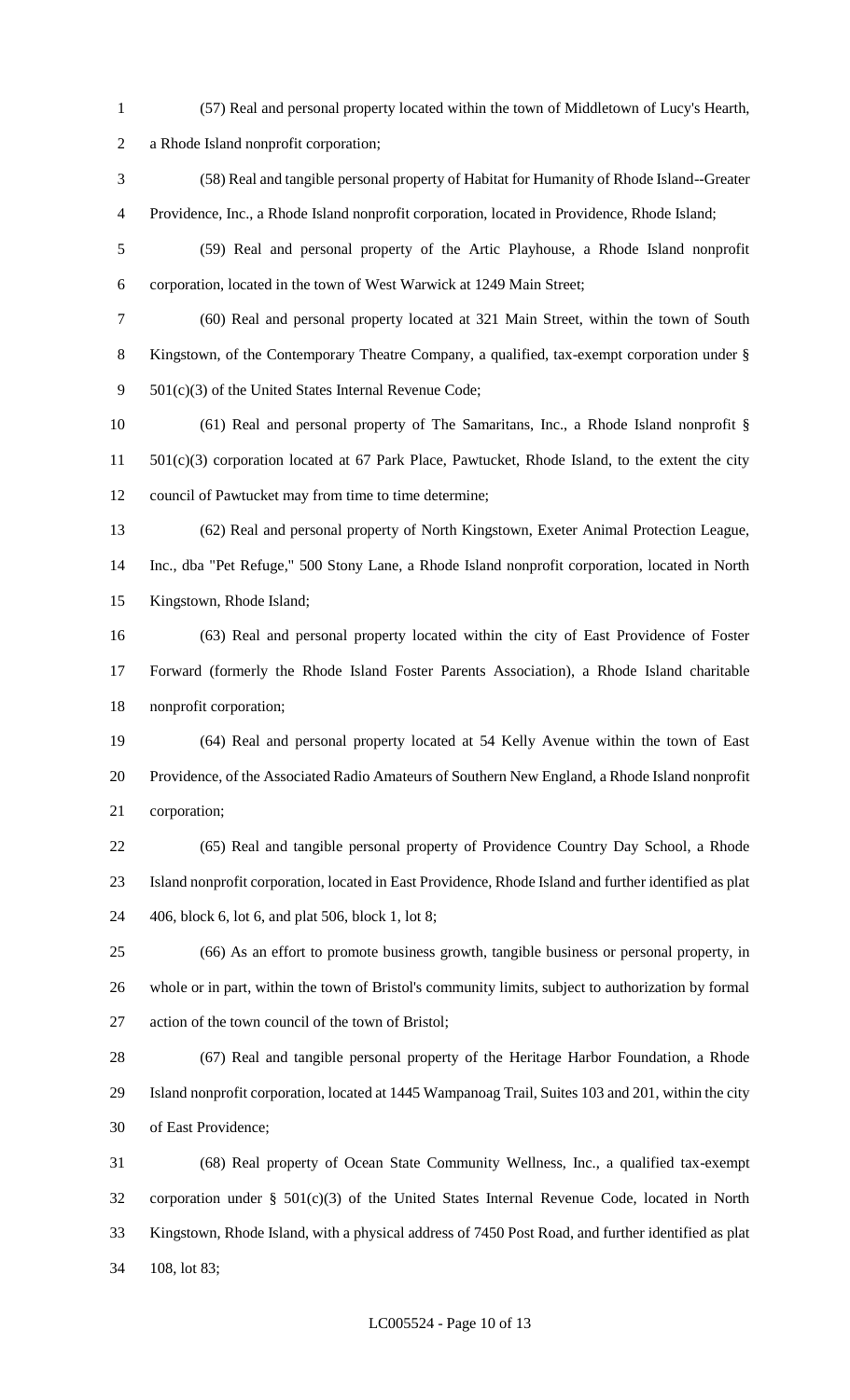(69) Real and tangible personal property of St. John Baptist De La Salle Institute, d/b/a La Salle Academy, a Rhode Island domestic nonprofit corporation, located in Providence, Rhode Island denominated at the time this subsection was adopted as Plat 83 Lot 276 by the tax assessor for the city of Providence comprising approximately 26.08 acres of land along with all buildings and improvements that have been or may be made;

 (70) Real and tangible personal property of The Providence Community Health Centers, 7 Inc., a Rhode Island domestic nonprofit corporation, located in Providence, Rhode Island; and

 (71) In the city of Central Falls and the city of Pawtucket, real property and tangible personal property located on or in the premise acquired or leased by a railroad entity and for the purpose of providing boarding and disembarking of railroad passengers and the supporting passenger railroad operations and services. For the purpose of this section, a railroad entity shall be any incorporated entity that has been duly authorized by the Rhode Island public utilities 13 commission to provide passenger railroad services; and

 (72) Real and tangible personal property of Foster Forward, a Rhode Island domestic 15 nonprofit corporation, located within the city of Pawtucket, at 16 North Bend Street, and further

16 identified as assessor's plat 21, lot 312.

 (b) Except as provided below, when a city or town taxes a for-profit hospital facility, the value of its real property shall be the value determined by the most recent full revaluation or statistical property update performed by the city or town; provided, however, in the year a nonprofit hospital facility converts to or otherwise becomes a for-profit hospital facility, or a for-profit hospital facility is initially established, the value of the real property and personal property of the for-profit hospital facility shall be determined by a valuation performed by the assessor for the purpose of determining an initial assessed value of real and personal property, not previously taxed by the city or town, as of the most recent date of assessment pursuant to § 44-5-1, subject to a right of appeal by the for-profit hospital facility which shall be made to the city or town tax assessor with a direct appeal from an adverse decision to the Rhode Island superior court business calendar.

 A "for-profit hospital facility" includes all real and personal property affiliated with any hospital as identified in an application filed pursuant to chapter 17 or 17.14 of title 23. Notwithstanding the above, a city or town may enter into a stabilization agreement with a for-profit hospital facility under § 44-3-9 or other laws specific to the particular city or town relating to stabilization agreements. In a year in which a nonprofit hospital facility converts to, or otherwise becomes, a for-profit hospital facility, or a for-profit hospital facility is otherwise established, in that year only the amount levied by the city or town and/or the amount payable under the stabilization agreement for that year related to the for-profit hospital facility shall not be counted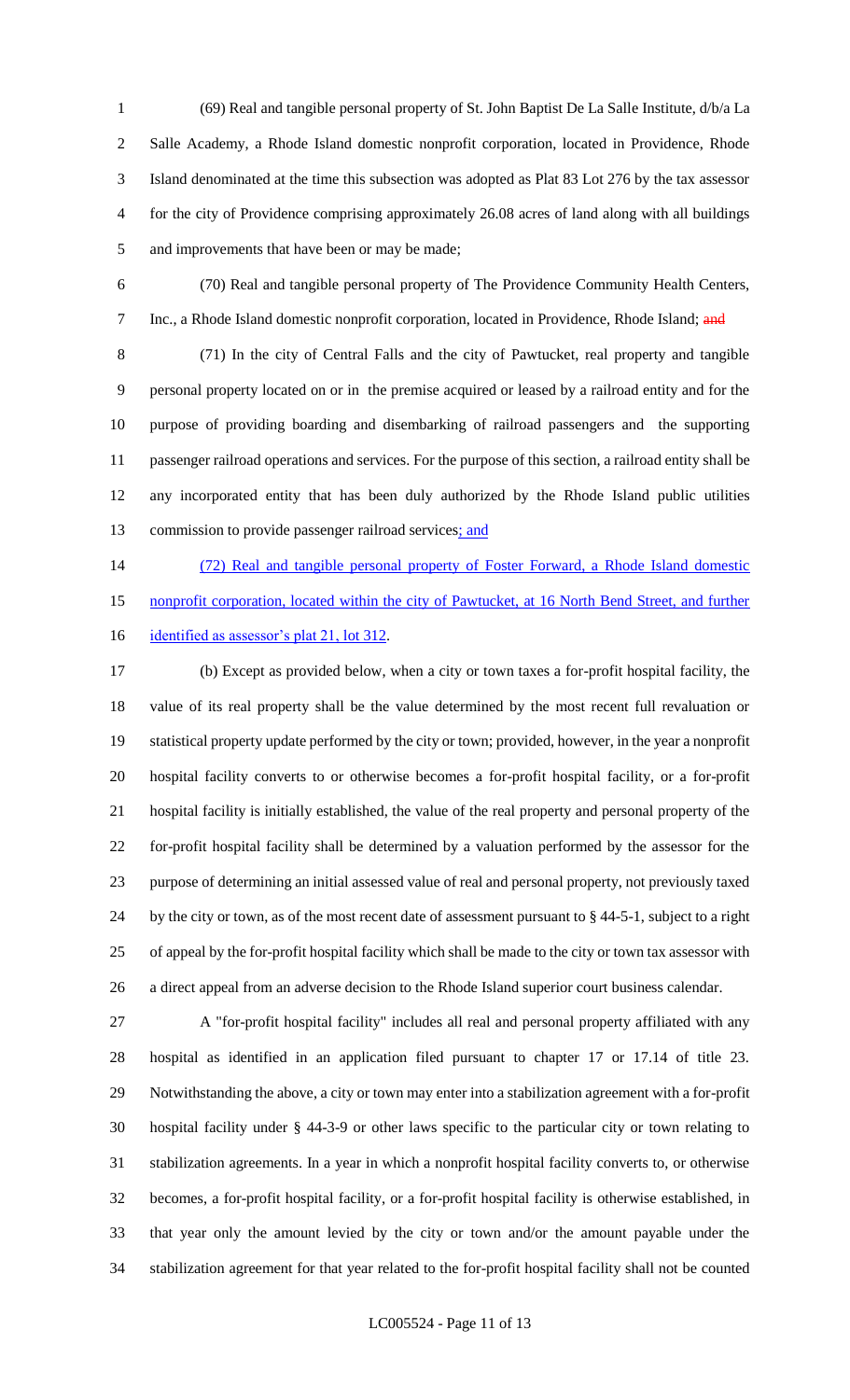- 1 towards determining the maximum tax levy permitted under § 44-5-2.
- 2 SECTION 2. This act shall take effect upon passage.

======== LC005524  $=$